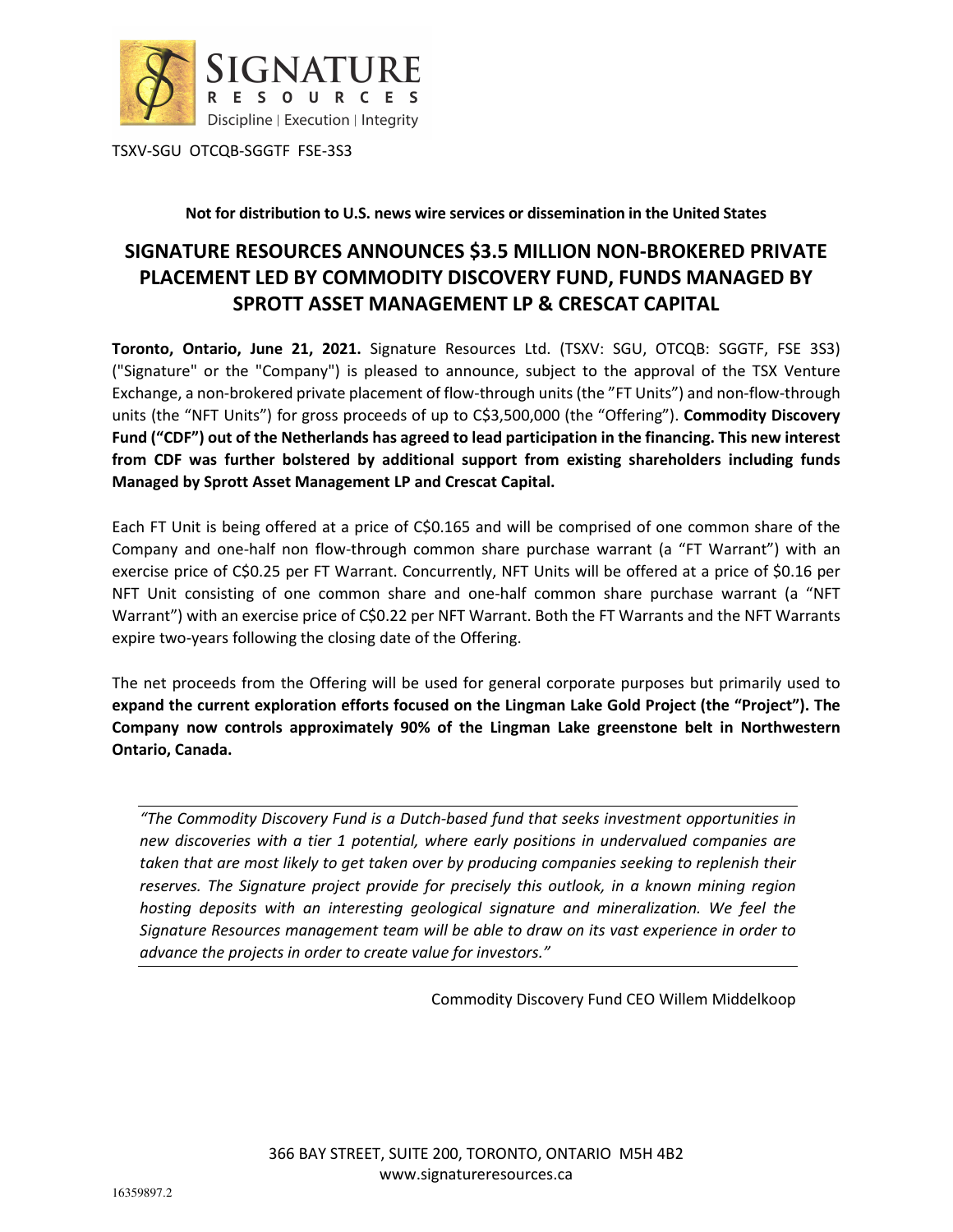

TSXV-SGU OTCQB-SGGTF FSE-3S3

*"We are incredibly pleased to welcome Commodity Discovery Fund as our newest cornerstone*  investor. We aim to further bolster their performance track record of generating significant *returns through an expanded drill campaign at the Lingman Lake Gold Project. Just as important, we greatly appreciate the additional support from existing shareholders. Long lead time items have been secured with a focus on positioning, de-risking, and executing an expanded exploration program to deliver value to shareholders."* 

Robert Vallis – President, CEO, and Director

## **Project Updates**

Signature is pleased to announce that it has secured a second Signature-owned diamond drill rig, continuing the expansion and de-risking of drilling capabilities. Signature is securing an expanded drill crew and has initiated securing the required camp optimizations to enable an upscaled targeted 10,000 metre diamond drill program commencing late August. Work has commenced on previously announced geophysical programs to optimize local and regional targeting. Normin Engineering continues to work on converting the existing dataset at the Project in preparation for completing our maiden NI 43-101 compliant resource estimate in 2022.

This press release does not constitute an offer to sell or the solicitation of an offer to buy these securities, nor shall it constitute an offer, solicitation or sale in any jurisdiction in which such offer, solicitation or sale is unlawful. These securities have not been, and will not be, registered under the United States Securities Act of 1933, as amended, or any state securities laws, and may not be offered or sold in the United States or to U.S. persons unless registered or exempt therefrom.

## **About Signature**

The Lingman Lake gold property consists of 1,434 staked claims, four free hold full patented claims and 14 mineral rights patented claims totaling approximately 27,448 hectares. The property hosts an historical estimate of 234,684 oz of gold\* (1,063,904 tonnes grading 6.86 g/t with 2.73 gpt cut-off) and includes what has historically been referred to as the Lingman Lake Gold Mine, an underground substructure consisting of a 126.5-meter shaft, and 3-levels at 46-meters, 84-meters and 122-meters depths.

\*This historical resource estimate is based on prior data and reports obtained and prepared by previous operators, and information provided by governmental authorities. A Qualified Person has not done sufficient work to verify the classification of the mineral resource estimates in accordance with current CIM categories. The Company is not treating the historical estimate as a current NI 43-101 mineral resource estimate. Establishing a current mineral resource estimate on the Lingman Lake deposit will require further evaluation, which the Company and its consultants intend to complete in due course. Additional information regarding historical resource estimates is available in the technical report entitled, "Technical Report on the Lingman Lake Gold Property" dated January 31, 2020, prepared by John M. Siriunas, P.Eng. and Walter Hanych, P.Geo., available on the Company's SEDAR profile at www.sedar.com To find out more about Signature Resources Limited, visit our website at www.signatureresources.ca, or contact: